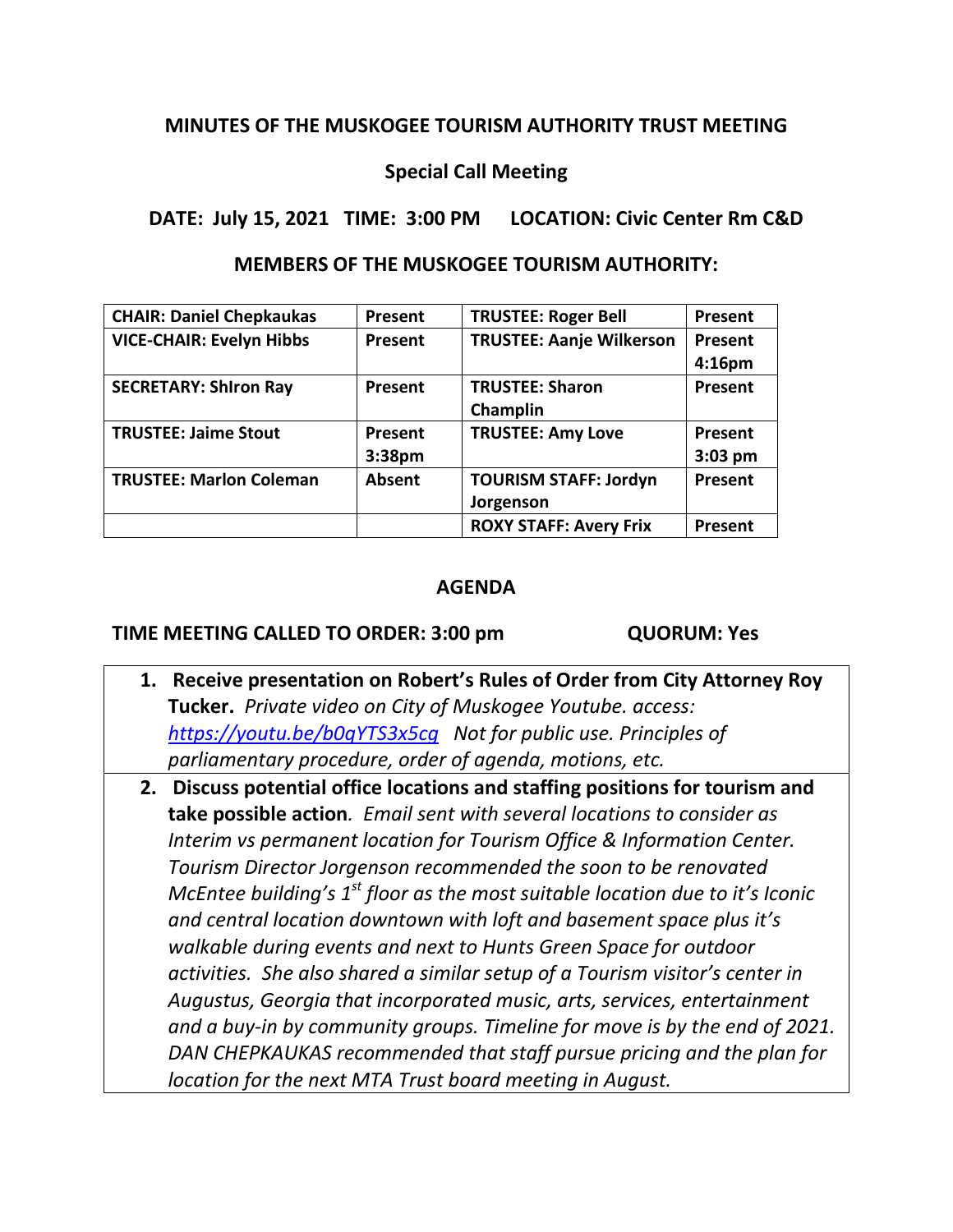|                                         | 3. Discuss and take action regarding staffing opportunities and job |  |
|-----------------------------------------|---------------------------------------------------------------------|--|
| descriptions for tourism support staff. |                                                                     |  |

*Tourism Director Jorgenson presented a job description for a Senior Sales Manager to focus on conferences and a Staff Assistant to perform a variety of tasks to assist the Tourism Director and Sales Manager. A college Intern during summer months and possibly during fall semesters was also discussed.* 

*MOTION by JAIME STOUT to approve creation of position of Sr. Sales Manager with salary to be established commensurate with the city's process for setting pay range and further authorizing the hiring of an Intern through Green Country or directly through the Authority, whichever is appropriate with pay to be established commensurate with the City's process for setting pay range.. 2nd by DAN CHEPKAUKAS Roll Call Vote: All in Favor*

- **4. Consider approval of the minutes of our June 17th board meeting, or take other necessary action.** *MOTION by ROGER BELL, 2ND BY SHARON CHAMPLIN to approve minutes. Roll Call Vote: All in Favor*
- **5. Consider approval of financials and claims for June 2021, or take other necessary action.**

*MOTION FOR APPROVAL by EVELYN HIBBS, 2ND by SHARON CHAMPLIN Roll Call Vote: All in Favor. Digital copies were sent via email and hard copies were made available.*

- **6. Receive update from the Bylaw committee, or take other necessary action.** *DAN CHEPKAUKAS, Chair or Bylaws committee, stated that Bylaws committee had met and will submit a Bylaws Draft to be sent to the full board prior to the next meeting.*
- **7. Receive report from Tourism Director.** *Written recap report attached. Past and future events attended or to be attended by Tourism Director was shared with Dates.*

*8.* **Consider approval of Community Support Grant recommendations from the Advisory Committee, or take other necessary action.**  *Applications for CSG are to be submitted by the 1st Thursday of each month in advance of the Tourism Advisory committee meeting on the 2nd Thursdays and the MTA Board meeting on the 3rd Thursdays. Applications are to come 90 days in advance of event in a digital format (thus reducing recycling). MOTION TO APPROVE BY EVELYN HIBBS, 2nd BY JAIME STOUT ROLL CALL VOTE: Pride Event-\$5k, ALL in Favor*